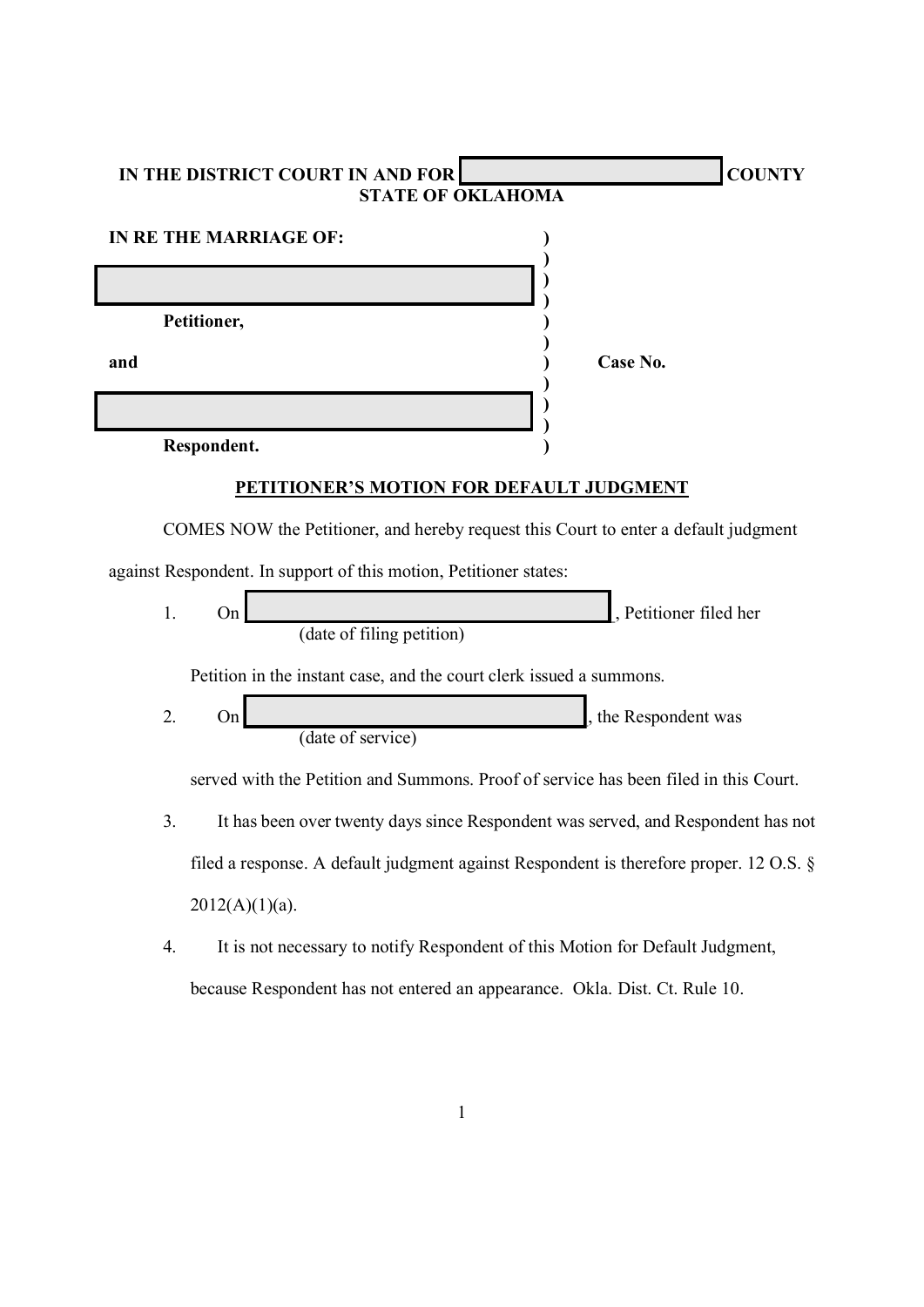WHEREFORE, premises considered, Petitioner respectfully requests that this Court enter a default judgment against Respondent. Petitioner requests that this Court set Petitioner's Motion for Default Judgment for hearing on a date and time certain.

Respectfully submitted,

\_\_\_\_\_\_\_\_\_\_\_\_\_\_\_\_\_\_\_\_\_\_\_\_\_\_\_\_\_\_

| Signature          |                       |
|--------------------|-----------------------|
|                    | Print Name            |
|                    | Address               |
|                    | City, State, Zip Code |
| Telephone Number   |                       |
| Petitioner, pro se |                       |